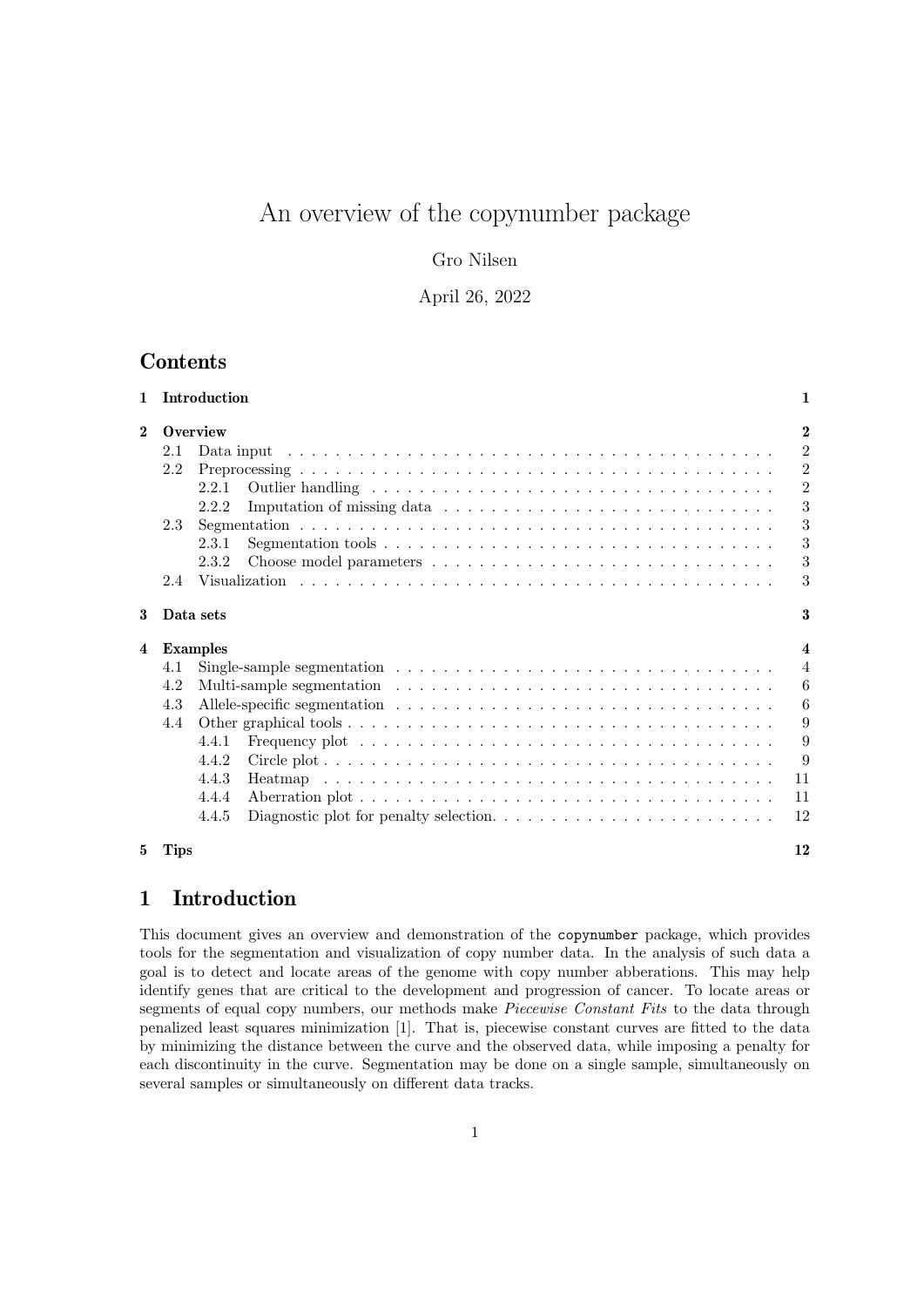# 2 Overview

Figure 1 gives an overview of the copynumber package and illustrates the natural workflow. Each part of this workflow is described below.

| Figure 1 |  |
|----------|--|
|----------|--|

| <b>Data</b>                                          | <b>Preprocessing</b>                                                                            | <b>Segmentation</b>                                                                                                                                                                                   | <b>Visualization</b>                                                                                                                                                                                                                   |
|------------------------------------------------------|-------------------------------------------------------------------------------------------------|-------------------------------------------------------------------------------------------------------------------------------------------------------------------------------------------------------|----------------------------------------------------------------------------------------------------------------------------------------------------------------------------------------------------------------------------------------|
| <b>Copy number</b><br>data (+ allele<br>frequencies) | <b>Outlier handling</b><br>winsorize()<br><b>Missing value</b><br>imputation<br>imputeMissing() | <b>Individual segmentation</b><br>of one or more samples<br>pcf()<br><b>Joint segmentation</b><br>of multiple samples<br>multipcf()<br><b>Segmentation of</b><br><b>SNP-array data</b><br>$aspcf$ $)$ | <b>Whole-genome plots</b><br>plotHeatmap()<br>plotGenome()<br>plotCircle()<br>plotFreq()<br><b>Chromosome plots of</b><br>data and segments<br>plotSample ()<br>plotChrom ()<br>plotAllele()<br><b>Diagnostic plot</b><br>plotGamma () |
|                                                      |                                                                                                 |                                                                                                                                                                                                       |                                                                                                                                                                                                                                        |
|                                                      |                                                                                                 |                                                                                                                                                                                                       |                                                                                                                                                                                                                                        |

Analysis pipeline

Figure 1: An overview of the copynumber package.

### 2.1 Data input

The data input in the copynumber package is normalized and log-transformed copy number measurements, for one or several samples. Allele-frequencies may also be specified for the segmentation of SNP-array data.

The data should be organized as a data matrix where each row represents a probe, and the first two columns give the chromosomes and genomic positions (locally in the chromosome) corresponding to each probe. Subsequent columns should hold the copy number measurements for each sample, and the header of these sample columns should be a sample identifier. For SNP-array data two such data matrices are required; one holding the LogR copy numbers and the other holding the B-allele frequencies (BAF).

### 2.2 Preprocessing

#### 2.2.1 Outlier handling

Outliers are common in copy number data, and may have a substantial negative effect on the segmentation results. It is therefore strongly recommended to detect and modify extreme observations prior to segmentation. In the package we do this by Winsorization, and the method winsorize is available for this purpose.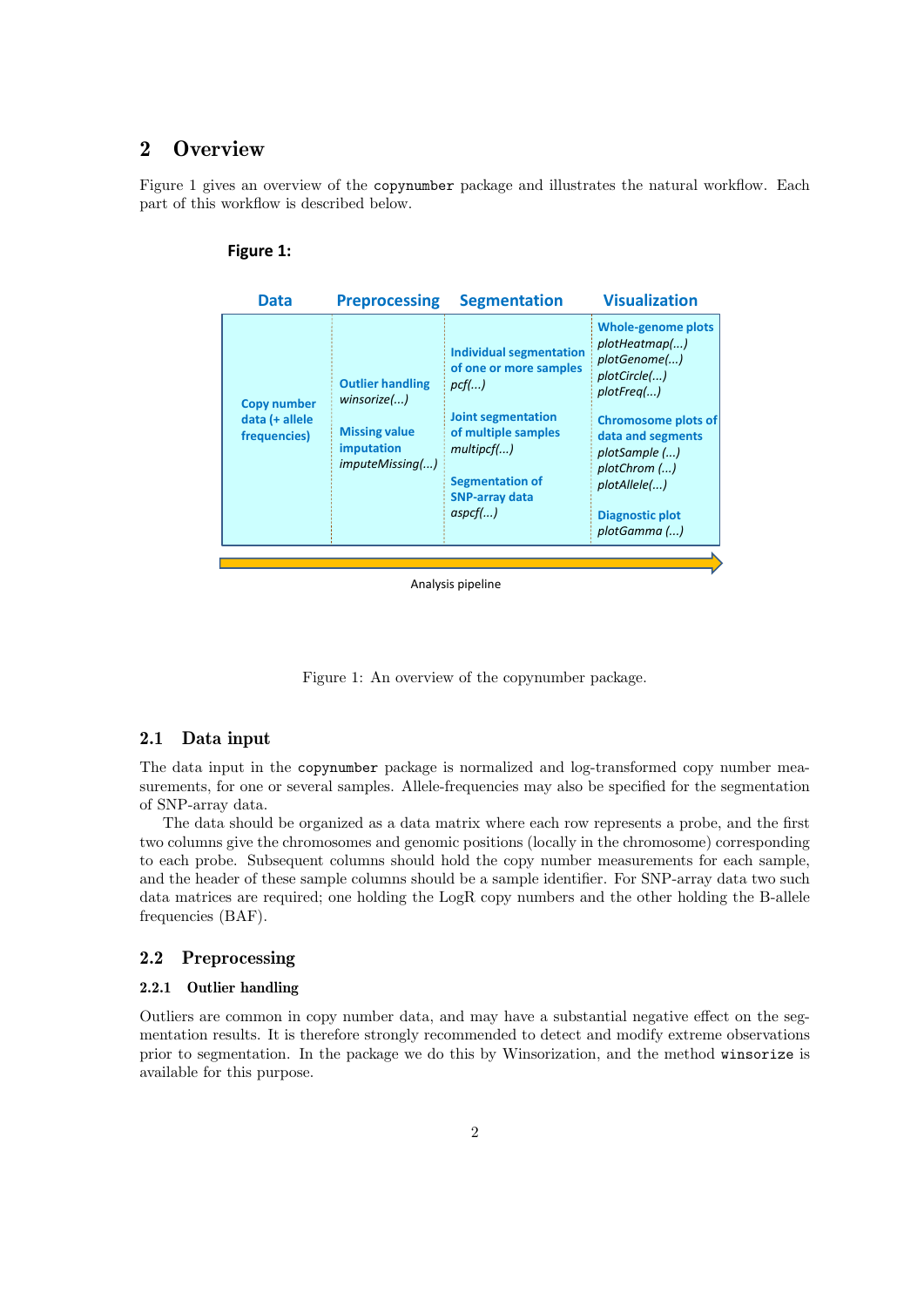#### 2.2.2 Imputation of missing data

The method imputeMissing may be used for the imputation of missing copy number measurements. The user may decide on imputation by a constant or by an estimate based on the pcf-value (see below) of the nearest non-missing probes.

#### 2.3 Segmentation

#### 2.3.1 Segmentation tools

The copynumber package provides three segmentation tools. The method pcf handles the singlesample case, where segmentation is done independently for each sample in the data set, and the break points thus differ from sample to sample. The method multipcf runs on multiple samples simultaneously, and fits segmentation curves with common break points for all samples. The segment values will for each sample be equal to its average measurement on the segment. The third method, aspcf, is intended for SNP array data and performs allele-specific segmentation. This results in segmentation curves where break points are common for LogR and BAF data in the individual samples.

#### 2.3.2 Choose model parameters

The most important parameter to set in the segmentation routines is gamma, which determines the penalty to be applied for each discontinuity or break point in the segmentation curve. Note that the default value will not be appropriate for all data sets; it may depend on the purpose of the study and artifacts may arise from the experimental procedure. Hence it is typically necessary to test a number of gamma values to find the optimal one. A valuable tool in this context is the diagnostic tool plotGamma, where segmentation is run for 10 different values of gamma and results are then displayed in a multigrid plot. This allows the user to explore the appropriateness of each segmentation result. Another parameter that influences the segmentation result is  $kmin$ , which imposes a minimum length (number of probes) for each segment.

### 2.4 Visualization

Several tools are available in the package for the plotting of data and segmentation results. These include plotGenome, plotSample, and plotChrom where data and/or segments are plotted over the entire genome, for a given sample across different chromosomes and for a given chromosome across different samples, respectively. Other graphical tools include plotHeatmap, which plots copy numbers heatmaps, and plotFreq, which plots the frequency of samples with an aberration at a genomic position. In addition, plotCircle enables the plotting of the genome as a circle with aberration frequencies and connections between genomic loci added to the middle of the circle.

# 3 Data sets

The package includes three data sets that are used in the examples below:

- lymphoma: 3K aCGH data for a subset of 21 samples [2].
- micma: A subset of a 244K aCGH data set. Contains data on chromosome 17 for 6 samples [3].
- logR and BAF: Artificial 10K SNP array data for 2 samples.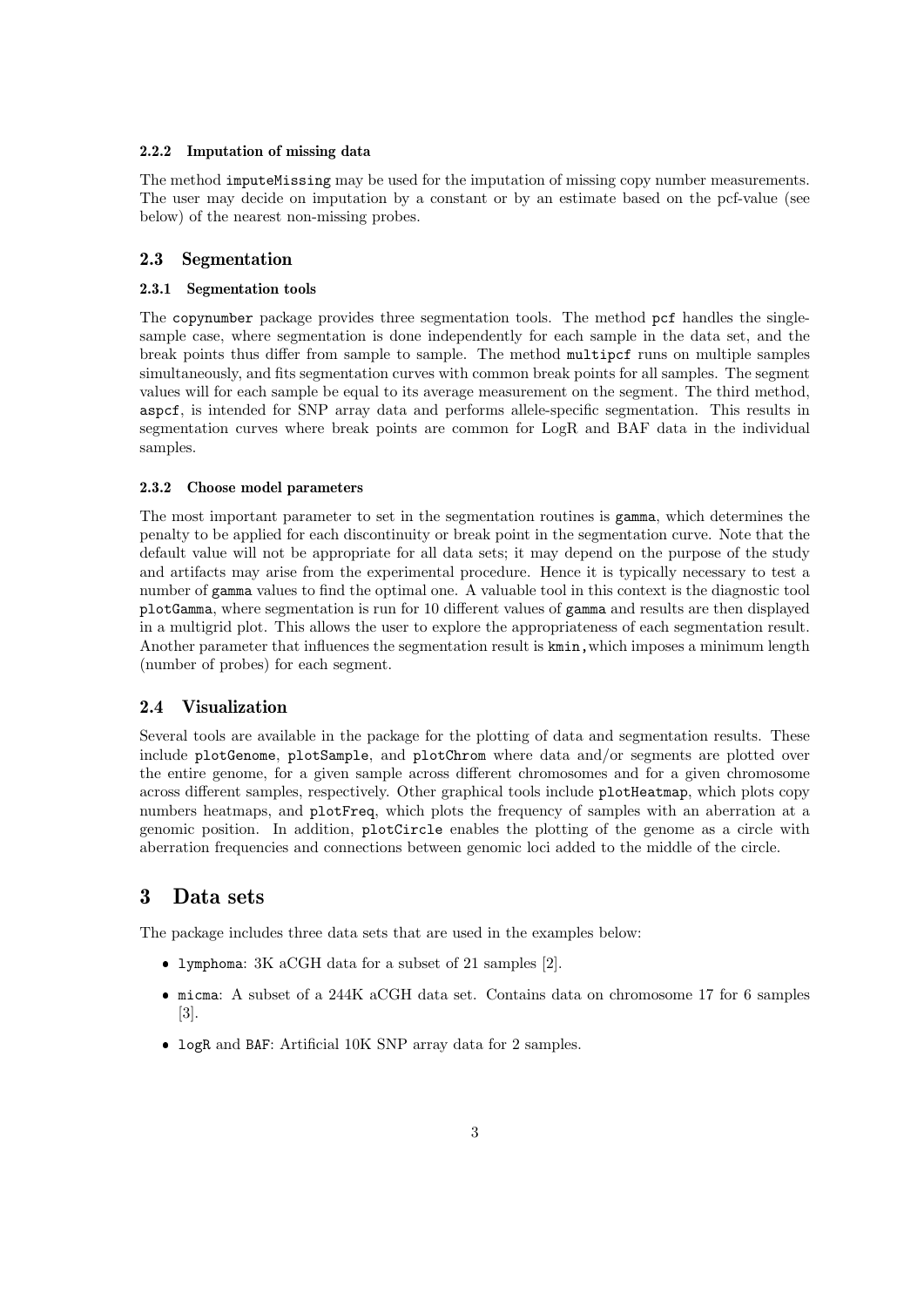# 4 Examples

The following examples illustrate some applications of the copynumber package. First, load the package in R:

> library(copynumber)

### 4.1 Single-sample segmentation

In this example we will use the lymphoma data:

> data(lymphoma)

The data set has chromosomes and probe positions in the two first columns, and the copy number measurements for 21 samples in the subsequent columns. In this example we will only use a subset containing the first 3 samples, which corresponds to three biopsies from one patient taken at different time points. We can use the function subsetData to retrieve the desired data subset:

```
> sub.lymphoma <- subsetData(data=lymphoma,sample=1:3)
> sub.lymphoma[1:10,]
  Chrom Median.bp X01.B1 X01.B2 X01.B3
1 1 1082138 0.0906 -0.0144 0.0255
2 1 3318085 -0.0992 -0.1693 -0.0908
3 1 4552927 -0.0884 -0.0807 0.0401
4 1 5966170 -0.0503 -0.0231 -0.1081
5 1 7134999 -0.0970 -0.0145 -0.1877
6 1 7754220 -0.0671 -0.0291 -0.0506
7 1 9211391 -0.0386 -0.1290 -0.0058
8 1 10134471 -0.0281 -0.0507 -0.6507
9 1 11054335 -0.0231 -0.0520 -0.5539
10 1 11562778 -0.0780 -0.0742 -0.0531
```
Next we identify and modify outliers by the function winsorize:

> lymph.wins <- winsorize(data=sub.lymphoma, verbose=FALSE)

The parameter verbose=FALSE just keeps the function from printing a progress message each time the analysis is finished for a new chromosome arm. The primary output from winsorize is then a new data frame (lymph.wins) on the same format as the input data where the sample columns now contain the Winsorized data values:

> lymph.wins[1:10,]

|                   | chrom | pos                                |                                      | X01.B1 X01.B2 X01.B3 |  |
|-------------------|-------|------------------------------------|--------------------------------------|----------------------|--|
| 1                 | 1.    |                                    | 1082138  0.0284  -0.0144  0.0255     |                      |  |
| $\mathcal{D}_{1}$ | 1.    |                                    | $3318085 - 0.0992 - 0.1693 - 0.0908$ |                      |  |
| 3                 | 1.    |                                    | 4552927 -0.0884 -0.0807 0.0401       |                      |  |
| 4                 | 1.    |                                    | $5966170 - 0.0503 - 0.0231 - 0.1081$ |                      |  |
| 5                 |       | 1 7134999 -0.0970 -0.0145 -0.1877  |                                      |                      |  |
| 6                 |       | 1 7754220 -0.0671 -0.0291 -0.0506  |                                      |                      |  |
| 7                 |       |                                    | $9211391 - 0.0386 - 0.1290 - 0.0058$ |                      |  |
| 8                 |       | 1 10134471 -0.0281 -0.0507 -0.2938 |                                      |                      |  |
| 9                 |       | 1 11054335 -0.0231 -0.0520 -0.3034 |                                      |                      |  |
| 10                |       | 1 11562778 -0.0780 -0.0742 -0.0531 |                                      |                      |  |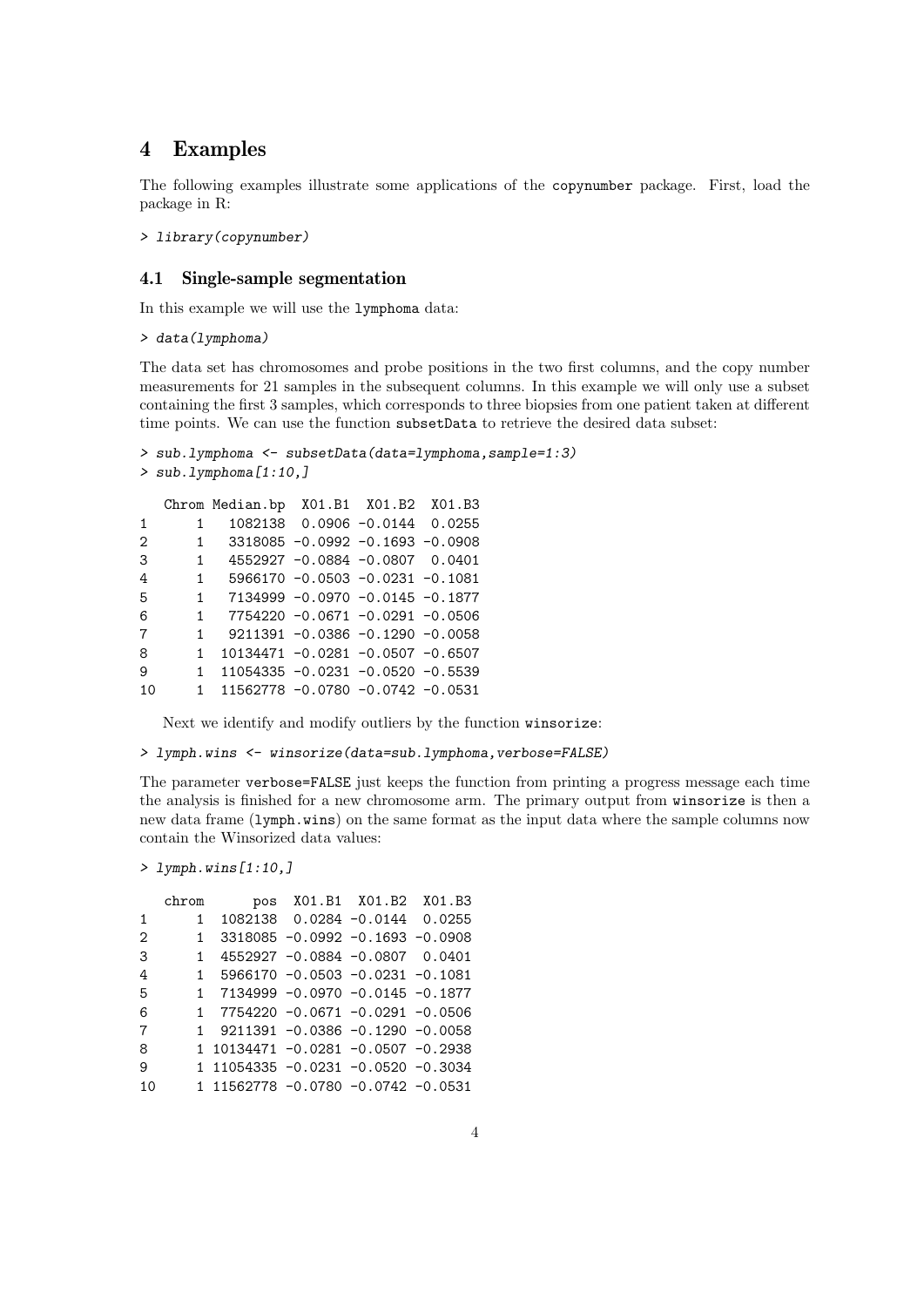In addition, if the parameter return, outliers is set to TRUE, the method also returns a data frame which shows which observations have been classified as outliers:

```
> wins.res <- winsorize(data=sub.lymphoma,return.outliers=TRUE,verbose=FALSE)
> wins.res$wins.outliers[1:10,]
```

|   | chrom |            | pos X01.B1 X01.B2 X01.B3 |    |
|---|-------|------------|--------------------------|----|
|   | 1     | 1082138    |                          |    |
| 2 |       | 3318085    |                          |    |
| 3 | 1     | 4552927    |                          |    |
| 4 |       | 5966170    |                          |    |
| 5 |       | 7134999    |                          |    |
| 6 |       | 7754220    |                          |    |
| 7 |       | 9211391    |                          |    |
| 8 |       | 1 10134471 |                          | -1 |
| 9 |       | 1 11054335 |                          | -1 |
|   |       | 1 11562778 |                          |    |

The values 1 and -1 indicate outliers, reflecting that the original observation has been truncated to a smaller and higher value, respectively. The value 0 indicates that the observation is not an outlier and that the Winsorized value is identical to the original value. Note that one may obtain the winsorized data values in this setting by wins.res\$wins.data.

Next we want to fit segmentation curves to each of the samples in our data using the function pcf. When Winsorization has been done, the Winsorized data should be the input (if one wants the segment values to equal the means of the observed data instead of the Winsorized data, one may in addition give the original data as input via the parameter Y=sub.lymphoma ). The penalty parameter gamma is in this case set to 12 to achieve high sensitivity on these low-resolution data.

#### > single.seg <- pcf(data=lymph.wins,gamma=12,verbose=FALSE)

The default output of pcf is a data frame with 7 columns giving information about each segment found in the data. SampleIDs are given in the first column. Below we see the first six segments found in the subset of lymphoma samples:

#### > head(single.seg)

|          |  | sampleID chrom arm start.pos end.pos n.probes mean |  |               |
|----------|--|----------------------------------------------------|--|---------------|
|          |  | 1 X01.B1 1 p 1082138 64194749                      |  | $70 - 0.0455$ |
|          |  | 2 X01.B1 1 p 65355304 119515493                    |  | 58 0.0450     |
| 3 X01.B2 |  | 1 p 1082138 50340843                               |  | $56 - 0.0442$ |
| 4 X01.B2 |  | 1 p 50638118 119515493                             |  | 72 0.0219     |
| 5 X01.B3 |  | 1 p 1082138 119515493                              |  | 128 -0.0329   |
| 6 X01.B1 |  | 1 q 142174575 146617392                            |  | 8 0.0120      |

After the segmentation one may plot the data along with the segmentation results to see how well the segmentation fits the data. To plot the copy number data and the segmentation results over the entire genome we apply the function plotGenome, as illustrated in Figure 2 for one of the samples.

#### > plotGenome(data=sub.lymphoma,segments=single.seg,sample=1,cex=3)

Another plotting option is plotSample, where the data and segmentation results are shown for one sample with chromosomes in different panels. This is shown for the first sample in Figure 3. Chromosome ideograms are by default added to the bottom of the plots.

> plotSample(data=sub.lymphoma,segments=single.seg,layout=c(5,5),sample=1,cex=3)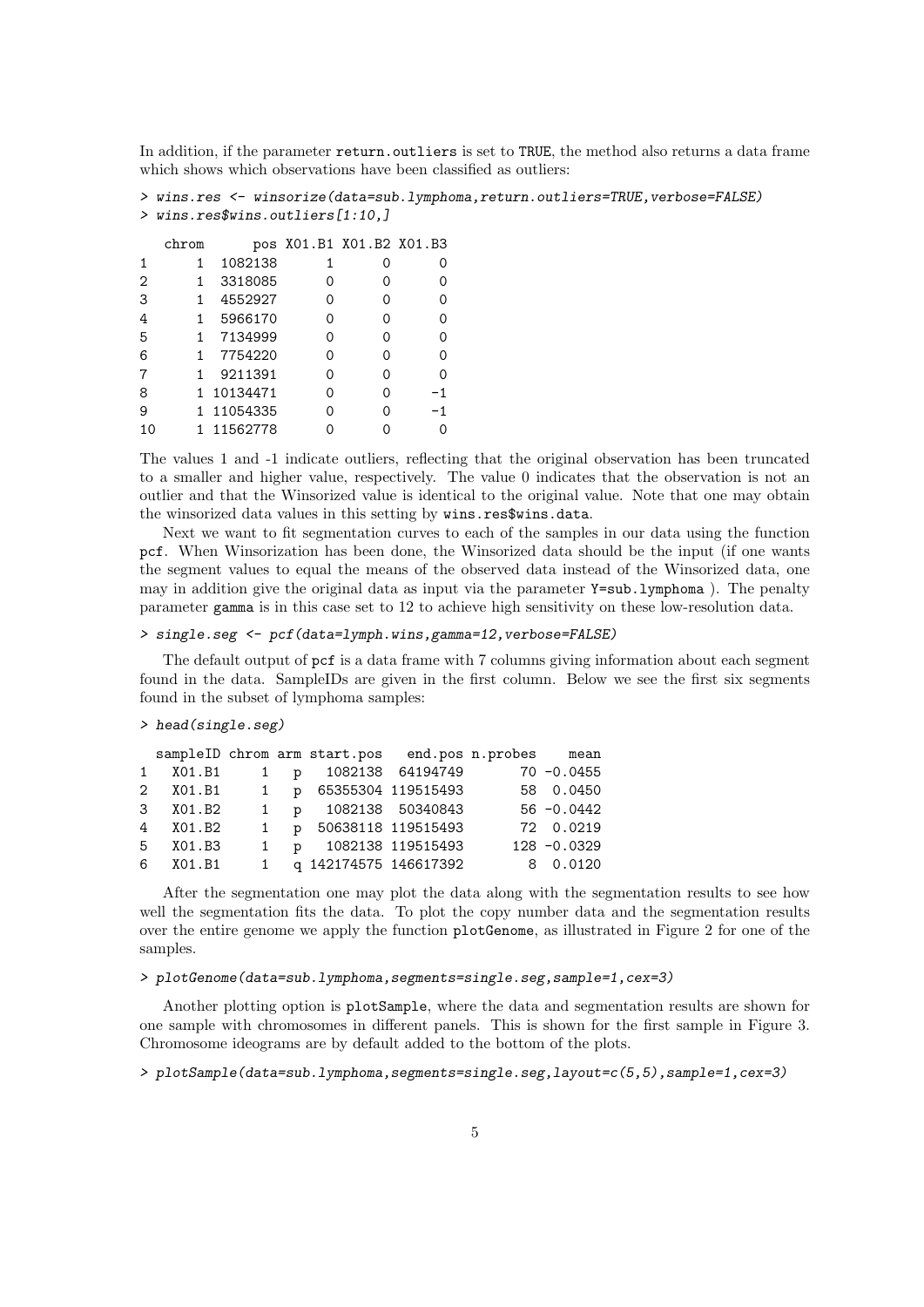

Figure 2: Genome plot for the sample X01.B1. Segmentation done by pcf.

### 4.2 Multi-sample segmentation

In the second example we illustrate multi-sample segmentation using the function multipcf on the three successive biopsies for sample X01. Input parameters and the output is similar to that of pcf, but the data frame holding the segmentation results now have common rows for all samples since they all have common segment boundaries:

```
> multi.seg <- multipcf(data=lymph.wins,verbose=FALSE)
> head(multi.seg)
 chrom arm start.pos end.pos n.probes X01.B1 X01.B2 X01.B3
1 1 p 1082138 64194749 70 -0.0455 -0.0336 -0.0376
2 1 p 65355304 119515493 58 0.0450 0.0251 -0.0272
3 1 q 142174575 146617392 8 0.0120 0.0495 -0.0317
```

|  |  | 4 1 q 146756663 245340016 | 129  0.4038  0.0263  -0.0091 |  |  |
|--|--|---------------------------|------------------------------|--|--|
|  |  | 5 2 p 314759 89830600     | 107  0.0026  0.0004  0.0175  |  |  |
|  |  | 6 2 q 94941109 242568229  | 159 0.0063 0.0111 0.0061     |  |  |
|  |  |                           |                              |  |  |

To compare the segmentation results between samples we may use the function plotChrom.Here data and segments are plotted for one chromosome with samples in different panels, as illustrated in Figure 4.

```
> plotChrom(data=lymph.wins,segments=multi.seg,layout=c(3,1),chrom=1)
```
### 4.3 Allele-specific segmentation

To illustrate allele-specific segmentation, we apply the artificial SNP-array data set containing both LogR data and BAF data: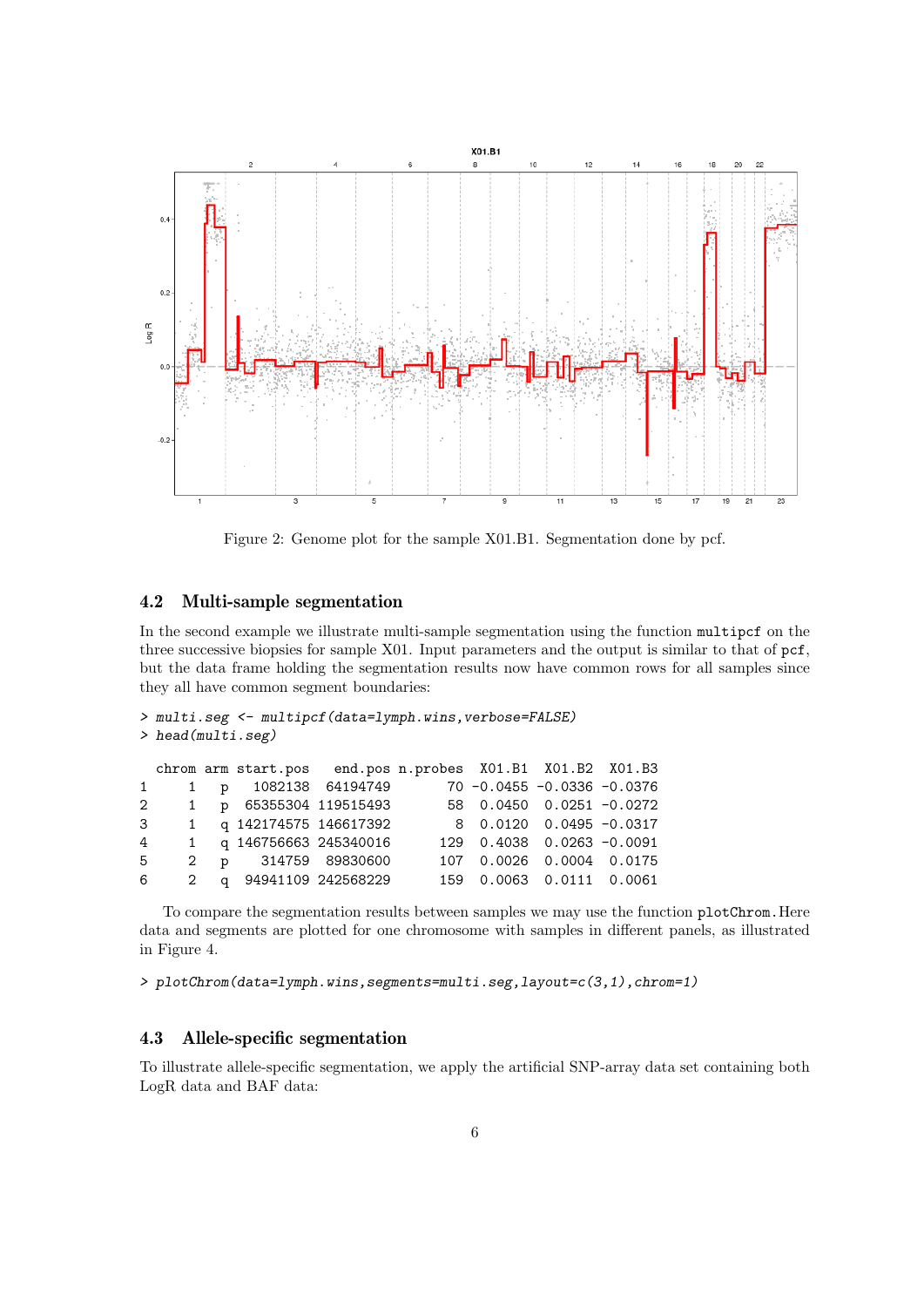

Figure 3: Sample X01.B1 plotted across the 23 chromosomes. Segmentation done by pcf.

```
> data(logR)
```

```
> data(BAF)
```
We start by Winsorizing the LogR data:

```
> logR.wins <- winsorize(logR,verbose=FALSE)
```
The function aspcf will perform the allele-specific segmentation, taking both (Winsorized) LogR data and BAF data as input:

```
> allele.seg <- aspcf(logR.wins, BAF, verbose=FALSE)
> head(allele.seg)
```

|              |      |  |                           |  | sampleID chrom arm start.pos end.pos n.probes logR.mean BAF.mean |  |
|--------------|------|--|---------------------------|--|------------------------------------------------------------------|--|
| 1            | S1   |  |                           |  | 1 p 1695590 31067347 139 -0.2323 0.6916                          |  |
| $\mathbf{2}$ |      |  |                           |  | S1 1 p 31101268 39640990 37 0.4000 0.7182                        |  |
| 3            | S1   |  | 1 p 39831894 46296225     |  | 34 0.1785 0.6207                                                 |  |
| 4            |      |  | S1 1 p 46437972 57577691  |  | 46 0.0289 0.5000                                                 |  |
| 5            | S1 - |  | 1 p 57905199 60306875     |  | $9 -0.1552 0.6856$                                               |  |
| 6            |      |  | S1 1 p 60607571 100552011 |  | 128  0.0797  0.5000                                              |  |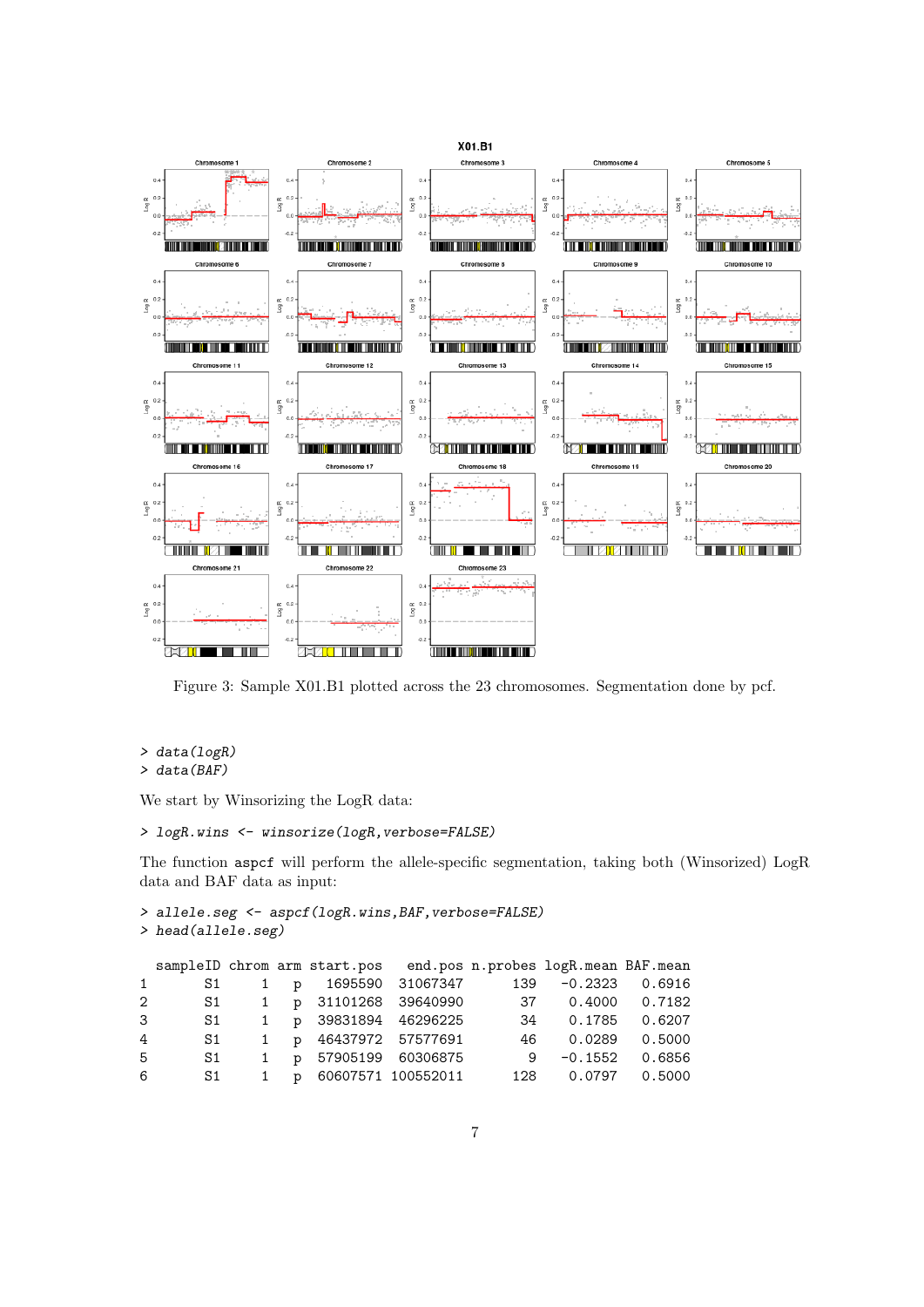

# Chromosome 1

Figure 4: Chromosome 1 plotted for the 3 biopsies taken at different time points for sample X01. Segmentation done by multipcf.

Note that the output is similar to that of pcf, except for an extra 8'th column giving the segment BAF-values.

The function plotAllele may be used to plot the data and the segmentation results. For a given sample the results are shown for both the LogR- and BAF-track with chromosomes in different panels, as illustrated in Figure 5 for the first sample on chromosomes 1-4.

```
> plotAllele(logR,BAF,allele.seg,sample=1,chrom=c(1:4),layout=c(2,2))
```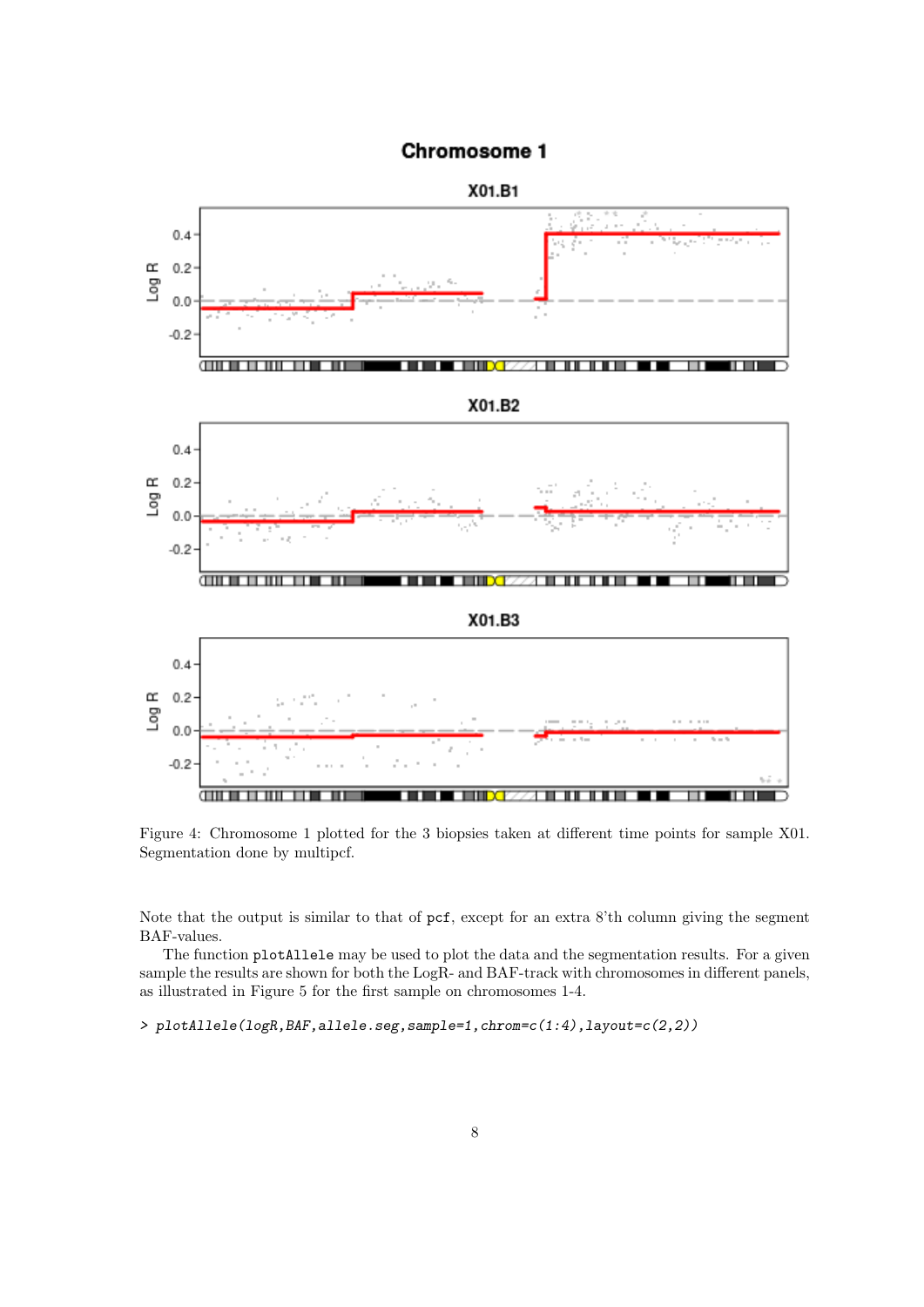

Figure 5: Allele-specific plot for one sample on chromosomes 1-4. Segmentation done by aspcf.

#### 4.4 Other graphical tools

#### 4.4.1 Frequency plot

A useful graphical tool is plotFreq, where we plot the frequency of samples in the data set with a gain or a loss at a genomic position. In this example we use pcf to obtain copy number estimates for the entire lymphoma data set:

#### > lymphoma.res <- pcf(data=lymphoma,gamma=12,verbose=FALSE)

Gains and losses will be regions where the copy number estimate is above or below some defined thresholds specified by the parameters thres.gain and thres.loss, respectively.

#### > plotFreq(segments=lymphoma.res,thres.gain=0.2,thres.loss=-0.1)

Figure 6 shows the percentage of samples with estimated  $log_2$  copy number ratios above the threshold 0.2 (gain) in red and below the threshold −0.1 (loss) in green. Frequencies may also be plotted per chromosome by specifying chromosomes in the parameter chrom.

#### 4.4.2 Circle plot

A similar plotting routine is plotCircle which also shows the aberration frequencies, but unlike plotFreq the genome is here represented as a circle. The input is again copy number estimates, and aberrations are defined as described above. In addition to plotting aberration frequencies one may show associations between certain genomic regions by specifying the parameter arcs as input. This should be a matrix giving the chromosomes and positions for regions that are connected, as well as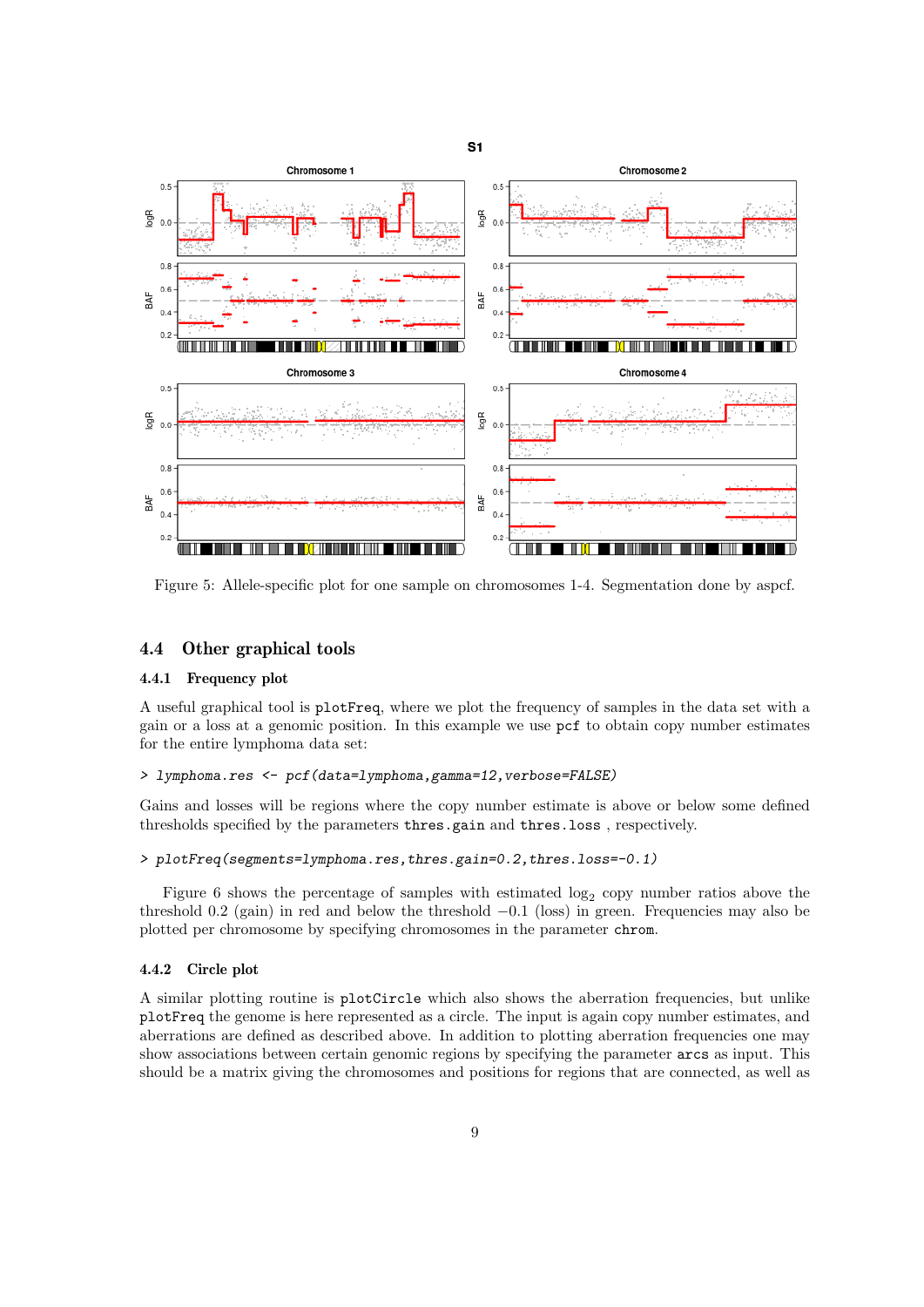

Figure 6: Frequencyplot for lymphoma data

a column specifying whether there are different types of associations. One example of use is to plot strong interchromosomal correlations between pairs of segments found by multipcf.

Below, we assume that multipcf has been run on the lymphoma data, and we have calculated the interchromosomal correlations between all segment pairs (see the help file for plotCircle for details). Say strong positive correlations were found between a segment with middle position 168754669 on chromosome 2 and a segment with middle position 61475398 on chromosome 14, as well as between a segment with middle position 847879349 on chromosome 12 and a segment with middle position 30195556 on chromosome 21. In addition, a strong negative correlation was found between a segment with middle position 121809306 on chromosome 4 and a segment with middle position 12364465 on chromosome 17. Having found the location of the associations we want to visualize we can then define the matrix arcs holding the chromosome number and position of a segment in the first two columns, and the chromsome number and position of the associated segment in the next two columns. The fifth column identifies positive correlations and negative correlations as class 1 and 2, respectively:

```
> chr. from < -c(2, 12, 4)> pos.from <- c(168754669,847879349,121809306)
> chr.to \leq c(14, 21, 17)> pos.to <- c(6147539,301955563,12364465)
> c1 \leftarrow c(1,1,2)> arcs <- cbind(chr.from,pos.from,chr.to,pos.to,cl)
```
Figure 7 shows a circle plot. The gain frequencies are shown in red, while loss frequencies are shown in green. In addition, the orange and blue arcs connect the segments which were found to have high positive and negative correlations, respectively.

> plotCircle(segments=lymphoma.res,thres.gain=0.15,arcs=arcs)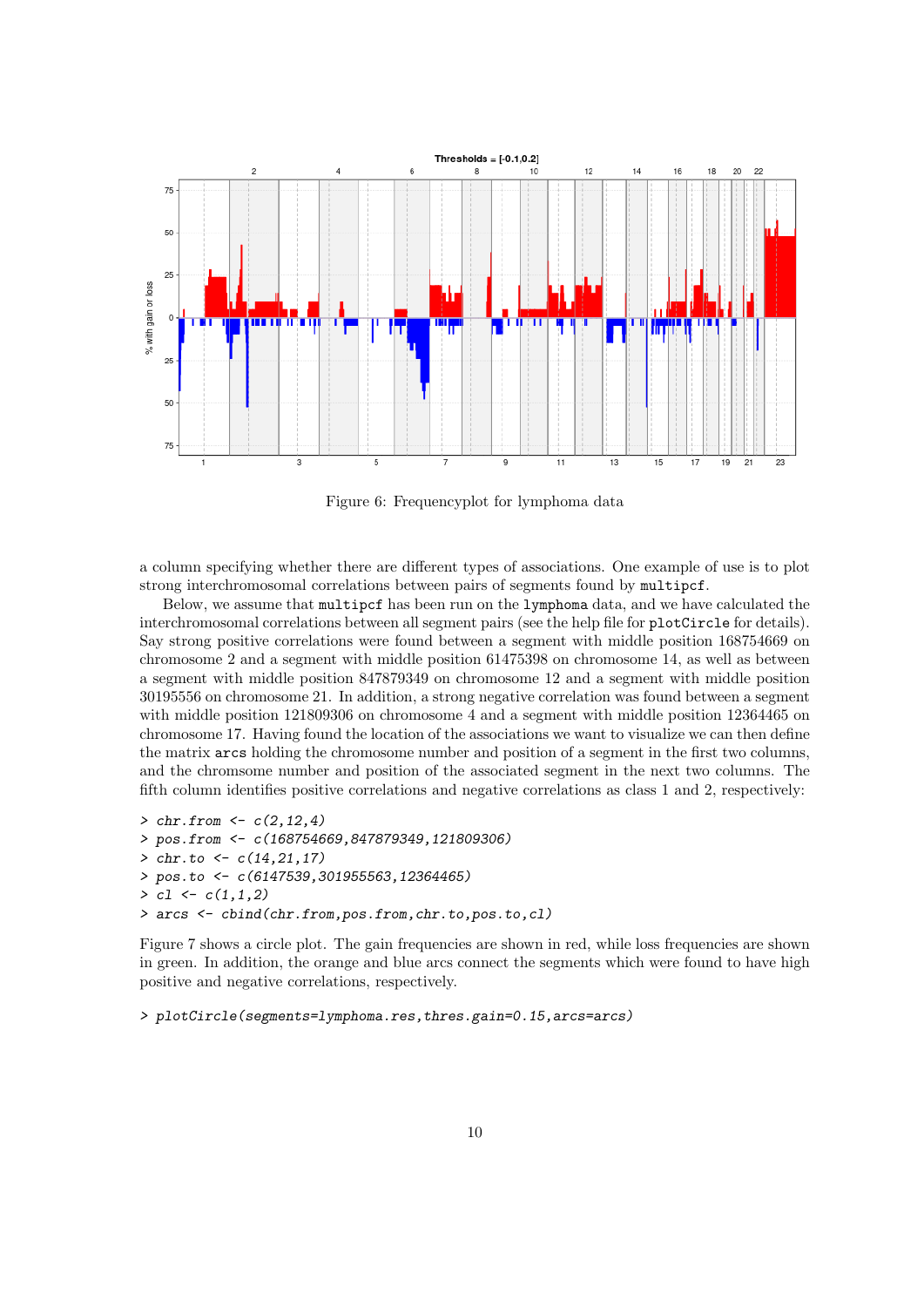

Figure 7: Circle plot for lymphoma data.

#### 4.4.3 Heatmap

Another graphical function is plotHeatmap, which may be used to examine differences between samples. Here a heatmap is plotted for each sample according to the magnitude of the estimated copy number value relative to some pre-defined limits. Figure 8 shows a heatplot for the lymphoma samples. Each sample is represented by a row. The color red indicates that the estimate is above the upper limit of 0.3, while the color blue indicates that it is below the lower limit of −0.3. Darker nuances of red and blue indicate that the value is below and above the upper and lower limit, respectively, and the darker the nuance, the closer the value is to zero.

> plotHeatmap(segments=lymphoma.res,upper.lim=0.3)

#### 4.4.4 Aberration plot

Similarly the function plotAberration is useful for locating recurrent aberrations. An example is given in Figure 9 where each row represents a sample and the colors red and blue indicate gains and losses, respectively.

> plotAberration(segments=lymphoma.res,thres.gain=0.2)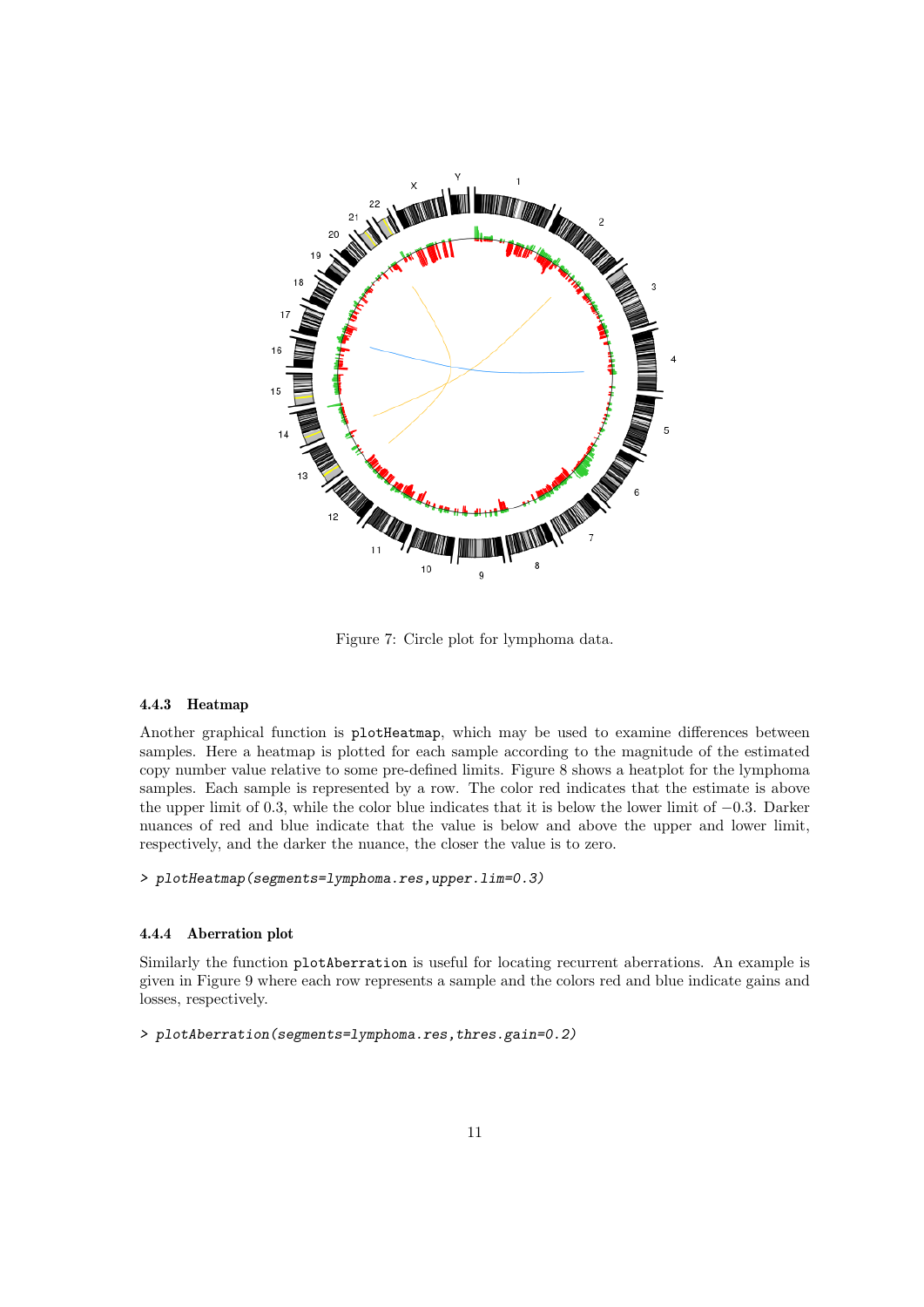

Figure 8: Heatmap for lymphoma data.

#### 4.4.5 Diagnostic plot for penalty selection.

As mentioned earlier we may apply the function plotGamma to decide on a reasonable choice for the penalty parameter in the segmentation routines. This function will run pcf for a single sample and chromosome using 10 values for gamma in the range indicated by the parameter gammaRange. Each segmentation result is then plotted along with the data in a multigrid plot, and the number of segments found for each value of gamma is shown in the last panel. Figure 10 gives an example using the first sample in the micma data.

#### > data(micma)

> plotGamma(micma,chrom=17,cex=3)

An additional option is to specify the parameter cv=TRUE, which means that a 5-fold crossvalidation is run for each value of gamma. A graph showing the average residual error from the cross-validation is then added in the last panel of the plot, and the value of gamma which minimizes this error is marked by an asterix. This value may provide a starting point for selecting gamma, but should not be used uncritically because the cross-validation tends to favor too low values and could favor detection of low-amplitude "aberrations" which may be caused by artifacts related to the technology (e.g. due to GC-content).

# 5 Tips

When the data set is very large an alternative to specifying the data frame as input in winsorize, pcf, multipcf and aspcf is to supply a txt-file as input in the data parameter. The data txt-file should then be organized in the same way as described for the data earlier, namely with chromosomes and genomic positions in the two first columns, and sample copy number data in all subsequent columns. The data will then be read in and processed chromosome arm by chromosome arm, thus taking up less memory. Similarly, results can be stored in txt-files by setting save.res=TRUE and optionally specifying filenames.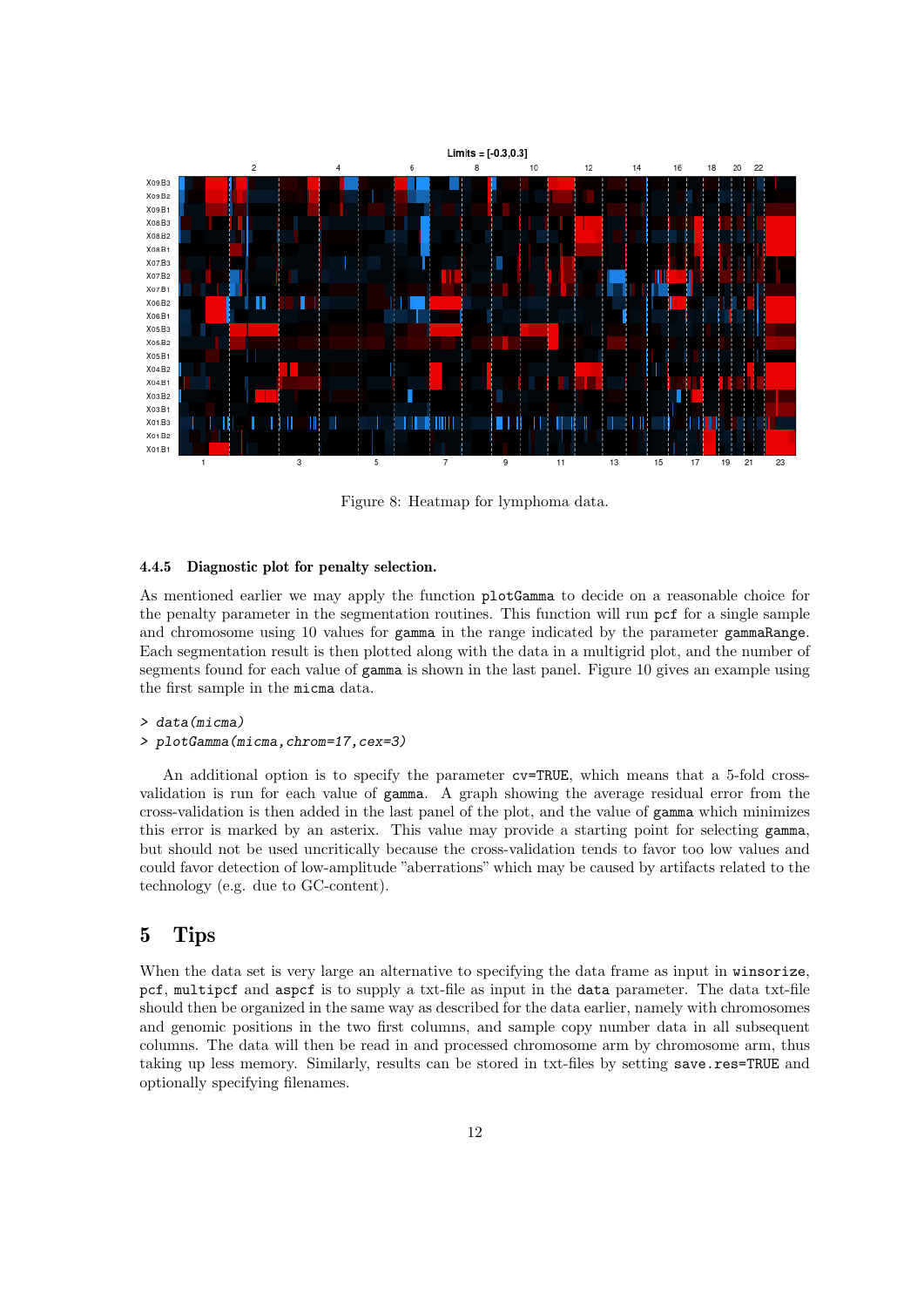

Figure 9: Aberration plot for the lymphoma data.

Another way to handle large data sets is by applying the function subsetData to break the data set into a smaller subset only containing certain chromosomes and/or samples. Again, the input may be a data frame or a data txt-file. This function is also useful when plotting the data, and similarly subsetSegments may be used to get a subset of segments for particular chromosomes and/or samples.

If it is not desirable to perform independent segmentations on each chromosome arm, or if the assembly does not match one of hg16-hg19 (e.g. if the data comes from another species), the function pcfPlain can be applied for single-sample segmentation.

In the data/segmentation plots (plotGenome, plotSample, plotChrom,plotAllele) different segmentation results may be visualized together by specifying the input parameter segments as a list. This enables simultaneous examination and comparison of different segmentation results e.g. obtained from pcf and multipcf, or by using different values of gamma. See the help-files for these functions for examples.

Aberration calling for the segments found by pcf or multipcf is done by the function callAberrations. Given user-specified thresholds, this function classifies each segment as normal, gain or loss.

The function selectSegments can be used to retrieve potentially interesting segments found by multipcf. Using this function one may select segments based on a number of characteristics; segments with the largest or smallest variance among the samples, the longest or shortest segments, or the segments that have the largest aberration freqencies.

For the user familiar with the GRanges format from the GenomicRanges package, it is possible to convert the segments data frame via the function getGRangesFormat.

### References

[1] Nilsen, G., Liestoel, K., Van Loo, P., Vollan, HKM., Eide, MB., Rueda, OM., Chin, SF., Russel, R., Baumbusch, LO., Caldas, C., Borresen-Dale, AL., Lingjaerde, OC, Copynumber: Efficient algorithms for single- and multi-track copy number segmentation, BMC Genomics 13 :591 (2012, doi:10.1186/1471-2164-13-59).